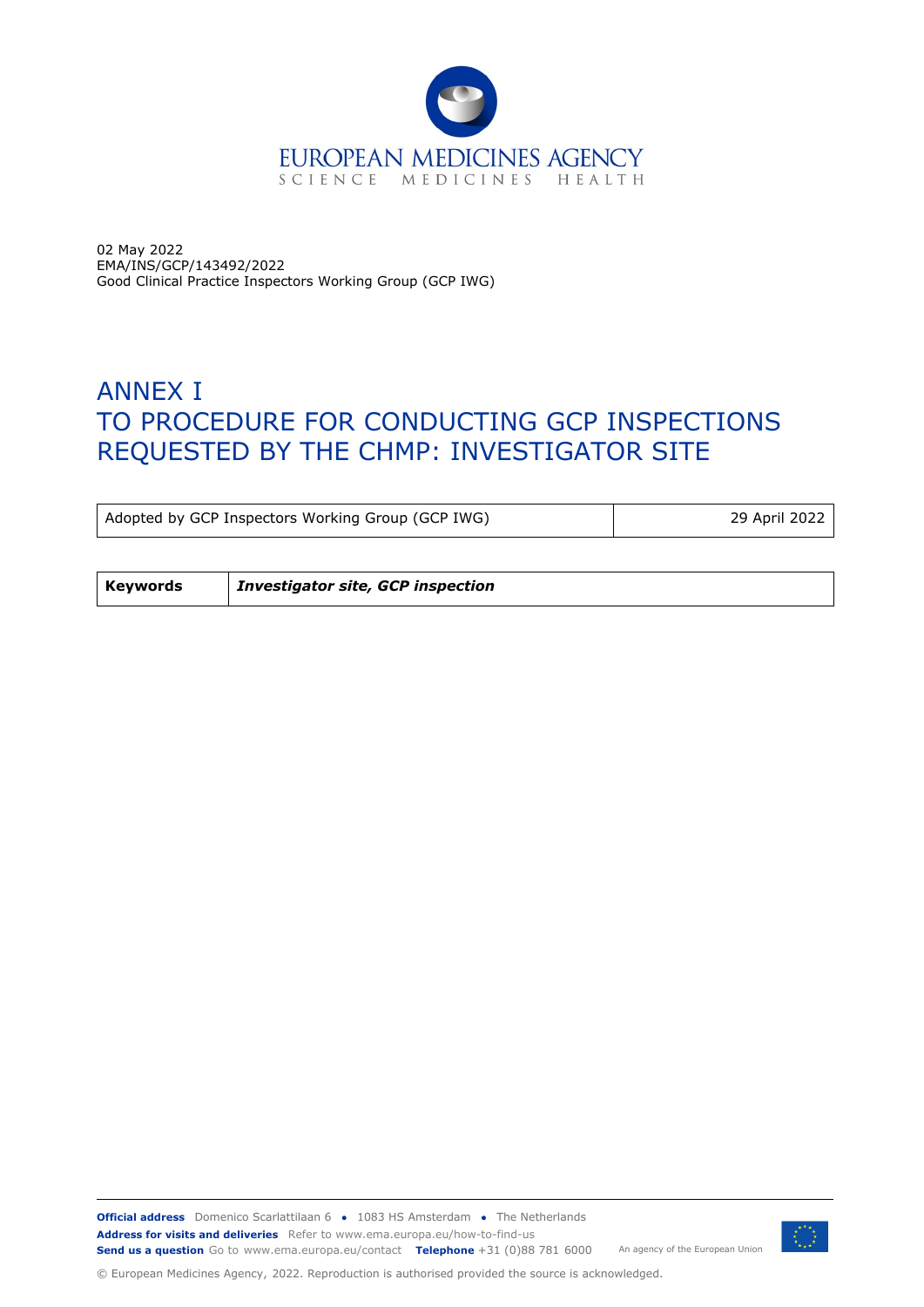| 5.1. Characteristics of the trial participants included in the clinical trial 6                                                                                                                                                                                                 |
|---------------------------------------------------------------------------------------------------------------------------------------------------------------------------------------------------------------------------------------------------------------------------------|
|                                                                                                                                                                                                                                                                                 |
| Inspectors should determine whether the trial participants' visits calendar established in the<br>protocol was followed. This check will include a review of the dates when the trial visits took<br>place in order to evaluate whether they were done on the correct dates.  7 |
|                                                                                                                                                                                                                                                                                 |
|                                                                                                                                                                                                                                                                                 |
| 6. Management of the Investigational Medicinal Product(s)7                                                                                                                                                                                                                      |
|                                                                                                                                                                                                                                                                                 |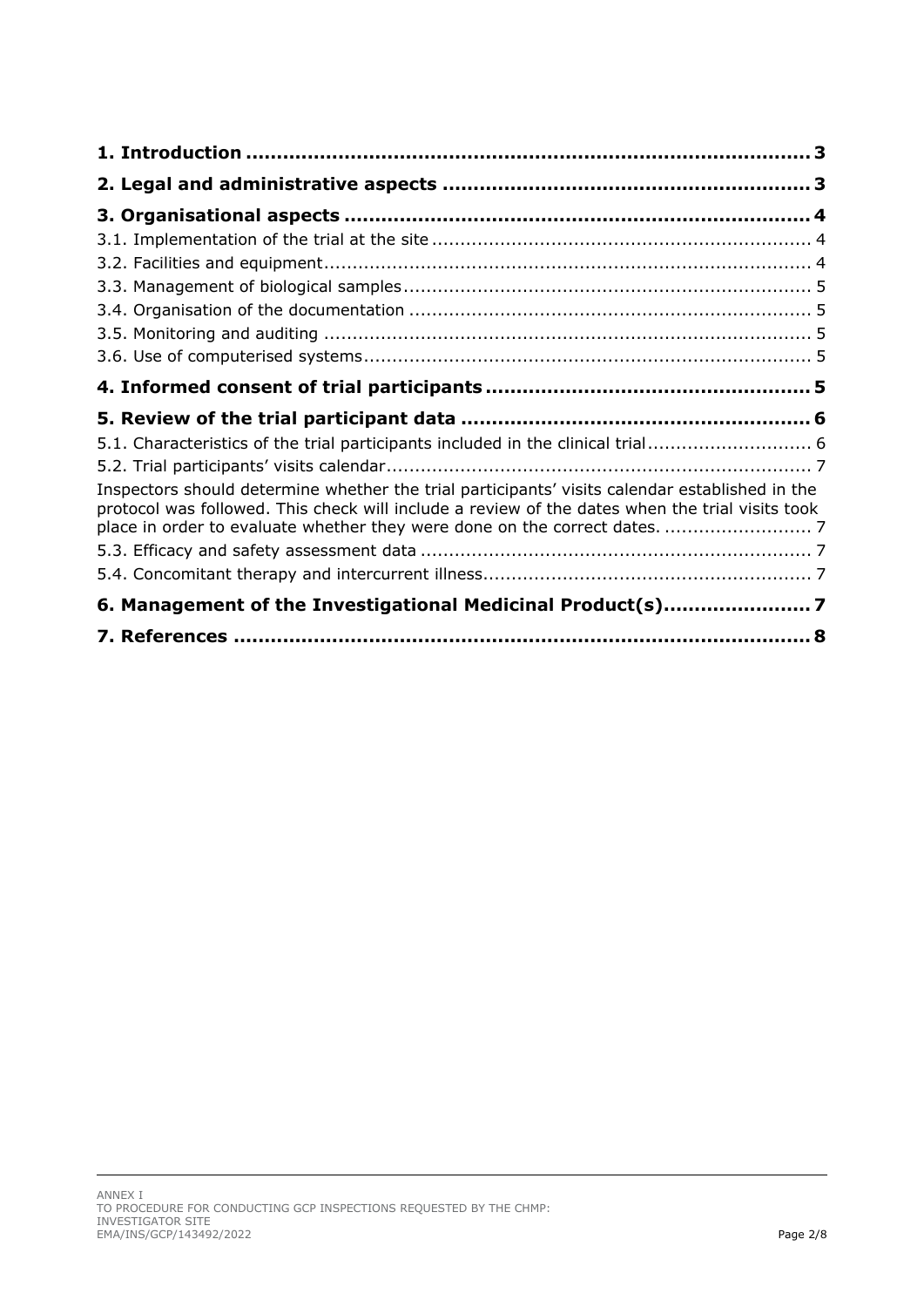## <span id="page-2-0"></span>**1. Introduction**

This annex compiles specific items that may be verified at the investigator site but their selection will depend on the scope of the inspection and can be established in the local inspection plan. Reference should be made to the Regulation (EU) No 536/2014, relevant GCP, national regulatory requirements and list of essential documents in determining the documentation, including electronic documents, which should be present and available for inspection. As the Regulation (EU) No 536/2014 provides the basis for the application of a risk proportionate approach to the design and conduct of clinical trials, inspectors should take this into account during the inspection when such an approach is implemented in the conduct of the clinical trial inspected. Risk adaptations should be clearly described and justified in a risk assessment and mitigation plan (see reference v for further information).

## <span id="page-2-1"></span>**2. Legal and administrative aspects**

The aim of the inspection is to determine if all legal and administrative aspects of the clinical trial have been accomplished.

The inspectors should check whether the authorisation of the clinical trial and its further modifications, the trial safety reporting and any other required authorisation/ notifications/ exchange of information have been carried out according to GCP principles, legal obligations and the applicable regulatory requirements.

In the case of EU investigator sites, the Member State decision on the authorisation of the trial and substantial modifications, as well as other clinical trial notifications and exchanges of information will be available from the EU clinical trial system for their further verification at the investigator site. The decision on the authorisation takes into consideration the ethical review by the ethics committee which shall be performed in line with the Member State legislation. Therefore inspectors should examine any specific Member State conditions related to the ethical review outlined in the decision that may require further verification at the site.

For sites outside the EU a separate ethical opinion from the authorisation of the trial may be required and available at the site for verification.

In both cases the following aspects should be considered, as applicable, for examination at the investigator site in relation to the ethics committee review:

- Identify the Independent Ethics Committee (IEC) for this site and check whether it provides a statement that it is organised and operates according to GCP and applicable laws and regulations. If applicable, verify the accreditation/ authorisation of the IEC by national authorities and the adequate composition and independence of the IEC according to national regulatory requirements<sup>[1](#page-2-2)</sup>.
- Determine whether IEC approval/ favourable opinion (signed and dated) was obtained before starting the trial and implementing any modifications at the centre and clearly identifies the trial, the investigator, the documents reviewed and their versions. The same has to be checked for modifications of the protocol and implementation of any urgent safety measures, if applicable.
- Determine whether the (coordinating) investigator or sponsor (when appropriate) has maintained copies of all reports submitted to the IEC, when the trial was initiated, and reports of all actions or modifications required prior to the approval/ favourable opinion and other notifications. If possible according to local regulations, check the necessary and available written operating procedures.

<span id="page-2-2"></span> $1$  Third country inspection should take into account national regulatory requirements, as applicable.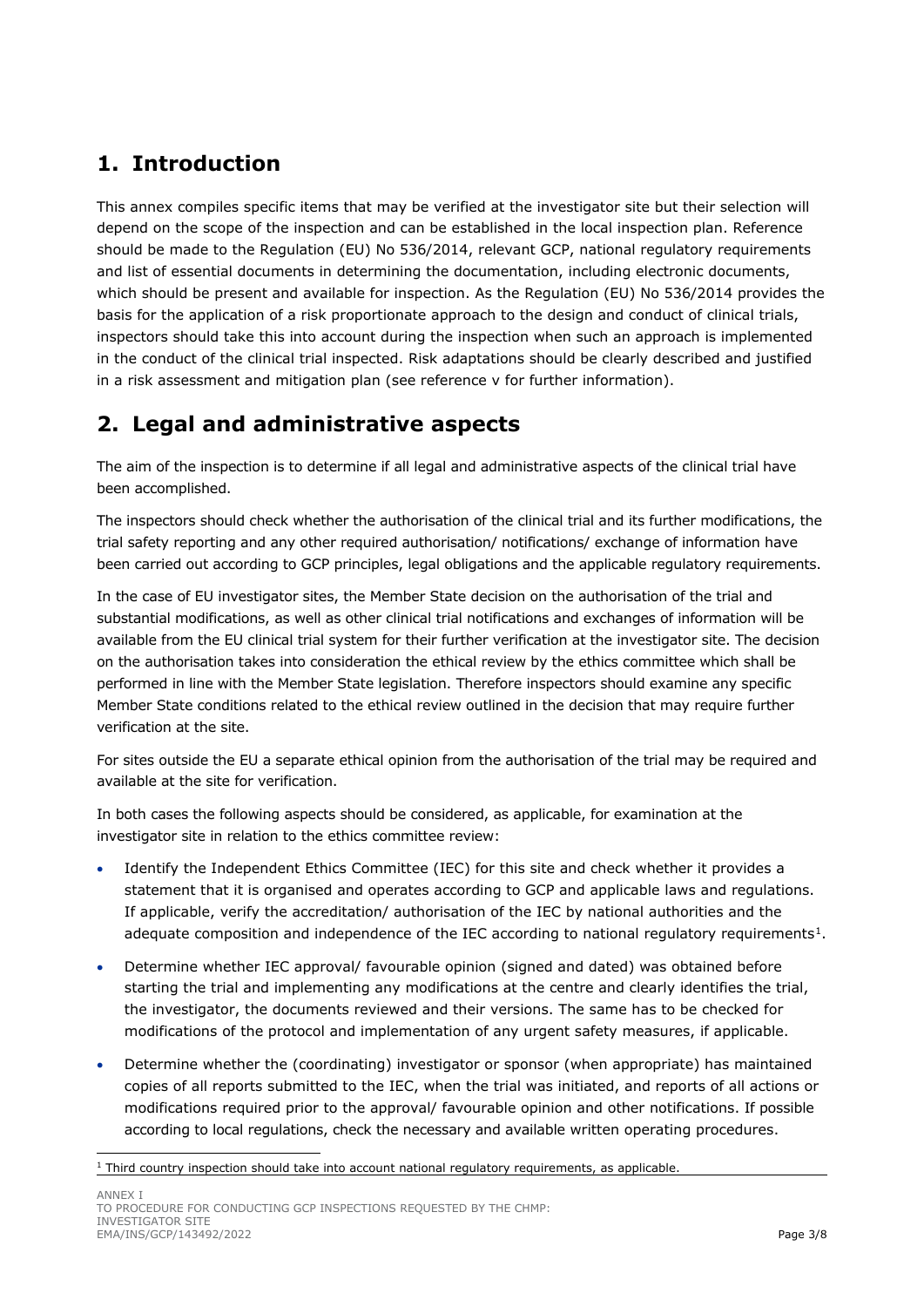• Determine whether annual reports have been submitted to the IEC, if applicable.

It may be necessary to check any other required authorisation to perform the trial at the site and whether adequate information about the trial was given to other involved parties at the trial site (director of the institution, pharmacy, etc.). The documentation of insurance and indemnification should be checked.

## <span id="page-3-0"></span>**3. Organisational aspects**

## <span id="page-3-1"></span>*3.1. Implementation of the trial at the site*

Inspectors should examine the following elements:

Organisation and personnel:

- Organisation charts (facility management and scientific organisation charts).
- Documentation of delegation and acceptance of responsibilities by the principal investigator.
- Systems for QA and QC, if available.
- Standard Operating Procedure (SOP) system where available.
- Disaster plans, e.g. handling of defective equipment and consequences.
- Staff qualification, responsibilities, experience, availability, training programmes, training records, CV.
- Numbers of clinical trials performed and their nature.
- Proportion of time allocated to clinical trial work.

The following points should be examined regarding the implementation of the study at the site:

- Contracts between the sponsor (or Contract Research Organisation (CRO)) and the investigator.
- Qualifications and experience of the investigator's team in the considered clinical area.
- Documentation describing the distribution of duties and functions for the conduct of the trial.
- Compatibility of the workload of the investigator and the staff with the requirements of the study.
- Organisation of the site for the study: organisation chart, GCP training, trial specific training, specific equipment, specific procedures.
- Regulatory authorisation to start the trial and supply the IMP.
- Compliance with the planned time schedule for the study.
- Correct and timely implementation of the correct versions of the protocol, informed consent form and amendments.
- First patient first visit (inclusion or selection) and last patient last visit.

## <span id="page-3-2"></span>*3.2. Facilities and equipment*

Inspectors should verify the proper use, adequacy and validation status of procedures and equipment used during the performance of the trial. A tour of the facilities can be considered, if applicable (e.g. the clinic, pharmacy, lab processing area). The following points should be examined: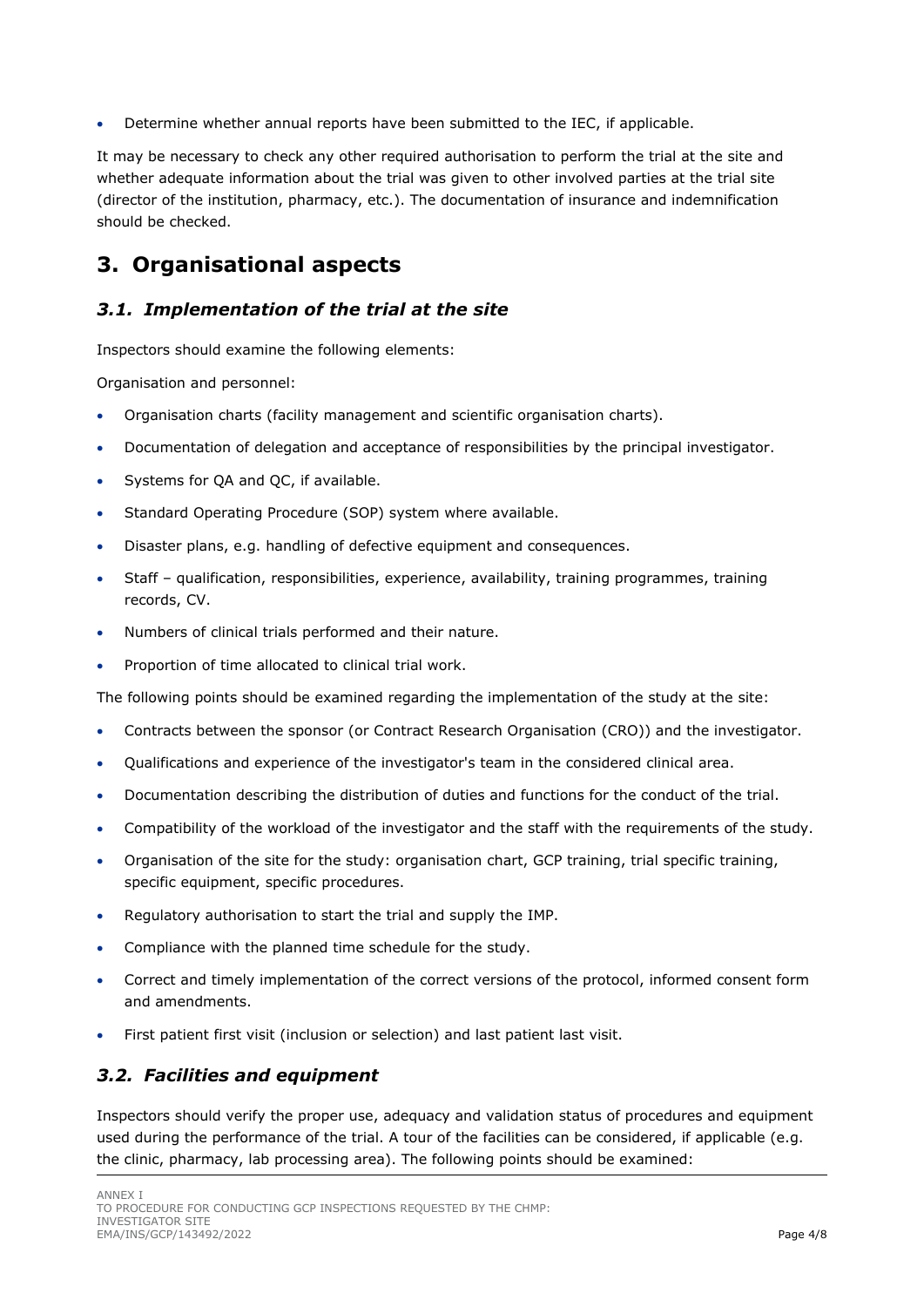- Equipment used.
- Equipment maintenance, service and calibrations.
- Facilities.
- Their suitability for the protocol requirements and the characteristics of the study being inspected.

For the conduct of the inspection at a laboratory site see Annex II and for phase I units see Annex V.

#### <span id="page-4-0"></span>*3.3. Management of biological samples*

Inspectors should examine conditions and documentation regarding the management of biological samples, if applicable:

- Collection: person in charge of this task, dates and handling procedures, including labelling.
- Storage of the samples before analysis or shipping.
- Shipping conditions.

#### <span id="page-4-1"></span>*3.4. Organisation of the documentation*

Inspectors should determine whether the general documentation and trial participants' documents (according to the guideline "GCP compliance in relation to the Trial Master File (TMF)" in Eudralex Volume 10, chapter V), is available, dated, signed and, if applicable, how it is archived at the trial site.

#### <span id="page-4-2"></span>*3.5. Monitoring and auditing*

Points to consider, if available:

- The monitoring and follow-up by the sponsor: Number of visits at the site, scope and dates of the visits, content of the monitoring visit reports, where these have been requested from the sponsor, actions required by the monitor, monitoring visits log, monitoring plan and SOPs.
- Audit certificates (from sponsor file).

#### <span id="page-4-3"></span>*3.6. Use of computerised systems*

The elements to be evaluated during an inspection of computerised systems used in clinical trials are established in a separate document (Annex III – computer systems). Computers may be study specific and supplied by the sponsor (eCRFs, ePRO, IRT). They may be site specific and part of the routine equipment of the site (medical records, on-line laboratory data, ECG recording, etc.).

## <span id="page-4-4"></span>**4. Informed consent of trial participants**

Inspectors should determine whether the informed consent was obtained in accordance with EU requirements as set out in in Chapter V of Regulation (EU) No 536/2014 and national regulatory requirements and guidelines in Eudralex Volume 10, by examining an appropriate sample of trial participants (including the trial participants whose medical records are reviewed), or the trial participants' legally acceptable representative, prior to their entry into the study. This needs to include patients whose medical records are reviewed.

#### Points to consider: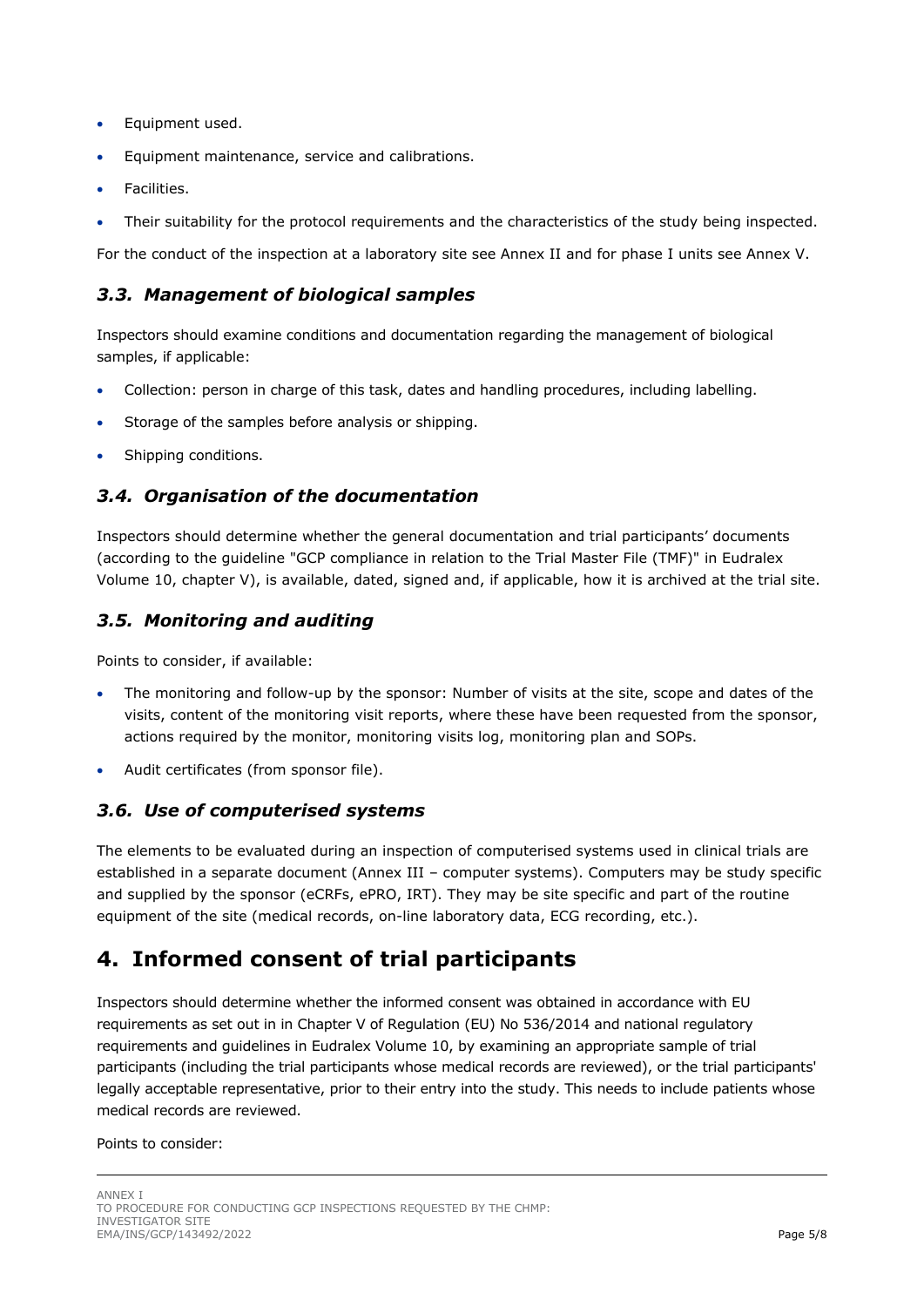- The signed and self-dated (by the trial participant and by the person who conducted the informed consent discussion) consent form actually used and approved by the IEC at the time of inclusion of the trial participants.
- The information sheet actually used and approved by the IEC, in order to determine whether it includes all the elements requested by the EU requirements as set out in in Chapter V of Regulation (EU) No 536/2014, in Eudralex Volume 10 guidelines and in any national regulatory requirements<sup>2</sup>.
- The centre practice for giving a copy of the informed consent to the patient.
- Consent for access to medical records by the authorities.
- Documentation in the source data of the process of obtaining the initial informed consent and subsequent consent to updates, including paediatric assent and emergency consent, if applicable.

## <span id="page-5-0"></span>**5. Review of the trial participant data**

Inspectors should check whether the investigator team conducted the clinical trial according to the approved protocol and its modifications by source data verification. In the source data verification it will be necessary to evaluate the source records taking into account their organisation, completeness and legibility. The description of the source data inspected can be reported by the inspector. It will be necessary to evaluate whether corrections of the data recorded in the case report form (CRF) was done according to the EU requirements as set out in Eudralex Volume 10 guidelines and the national regulatory requirements2 (signed and dated by the authorised person and providing justification, if necessary).

For a number of trial participants (the sample might include the first and last patient enrolled, etc.) the following points should be examined:

## <span id="page-5-1"></span>*5.1. Characteristics of the trial participants included in the clinical trial*

Inspectors should determine whether the inclusion of the trial participants in the trial was performed in accordance with the approved protocol and/or that protocol violations are documented, and also described in the study report.

Points to consider:

- Trial participants included in the clinical trial existed and participated in the clinical trial.
- Trial participants' participation was recorded in their medical records.
- Trial participants included fulfilled the inclusion criteria and none of the exclusion criteria stated in the protocol were present. Appropriate medical records must support these criteria.

<span id="page-5-2"></span><sup>&</sup>lt;sup>2</sup> Third country inspection should take into account national regulatory requirements, as applicable.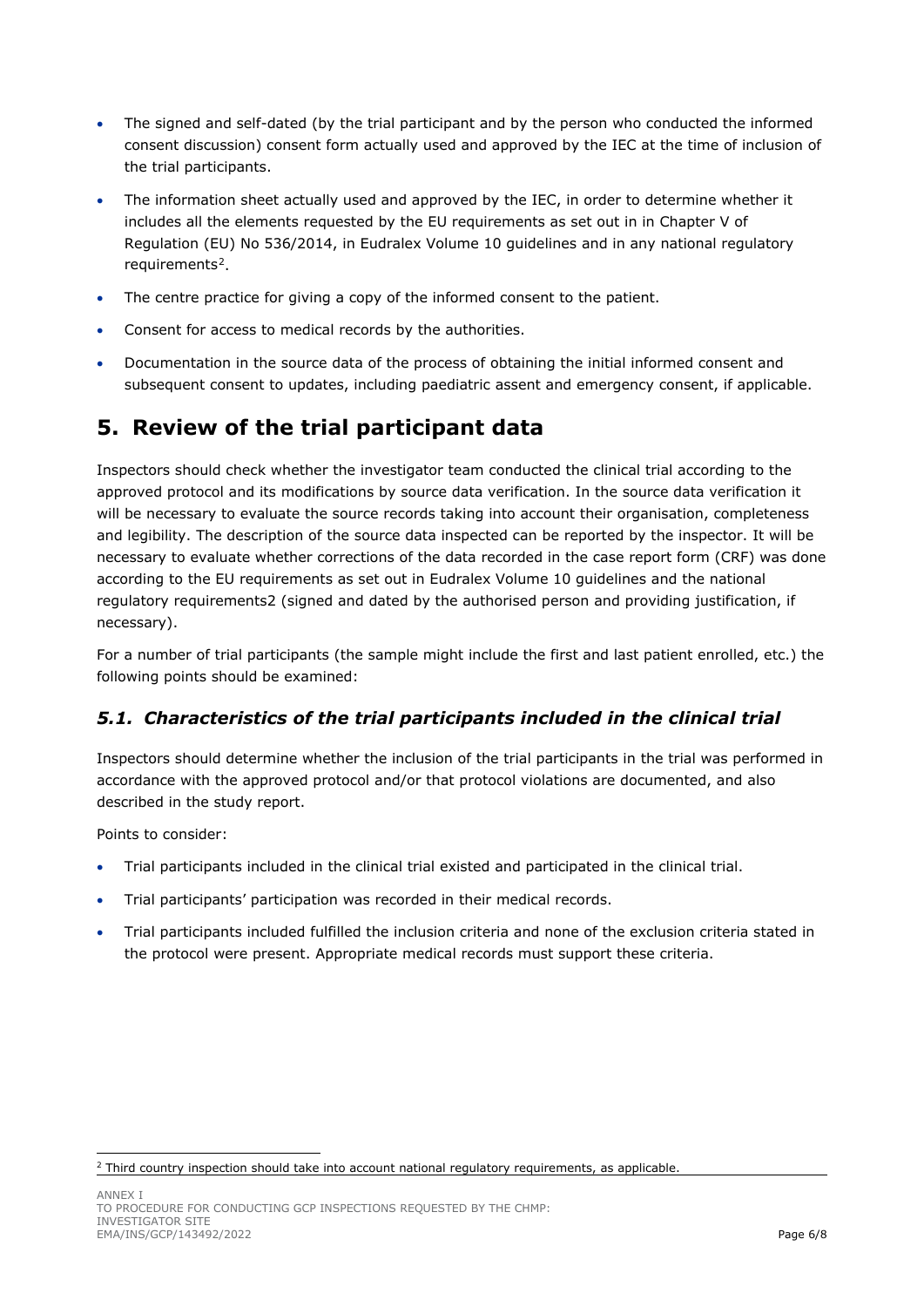## <span id="page-6-0"></span>*5.2. Trial participants' visits calendar*

<span id="page-6-1"></span>Inspectors should determine whether the trial participants' visits calendar established in the protocol was followed. This check will include a review of the dates when the trial visits took place in order to evaluate whether they were done on the correct dates.

#### <span id="page-6-2"></span>*5.3. Efficacy and safety assessment data*

Inspectors should verify whether the efficacy and safety data recorded in the CRF are in agreement with the source data obtained during the trial and whether adequate data management procedures were in place. Data related to endpoints should be compared with source documents, if appropriate, according to the scope of the inspection.

This check will also include whether adverse events recorded in the site records are also recorded in the CRF and were reported to the sponsor, IEC and authorities in accordance with the current regulations.

During the safety data verification, it will be necessary to evaluate the premature discontinuation of treatment and drop outs.

## <span id="page-6-3"></span>*5.4. Concomitant therapy and intercurrent illness*

Inspectors should verify whether concomitant therapy and intercurrent illnesses were managed in compliance with the protocol and recorded in the CRF and source documents.

## <span id="page-6-4"></span>**6. Management of the Investigational Medicinal Product(s)**

The aim is to verify whether all the activities related to the investigational medicinal product(s) have been conducted according to the protocol and other study documents.

Points to consider:

- Instructions for handling of investigational medicinal product(s) and trial related materials (if not included in protocol or investigator's brochure).
- Shipping records for investigational and unauthorised auxiliary medicinal product(s) and trial related material. Receipt date(s) of product delivery and quantity. This record should also contain batch numbers (check correspondence with the information kept at the sponsor site), expiration dates and codes assigned to the product and the trial participant.
- Visual appearance of IMP and comparators used, if still available at the site
- Documentation regarding allocation of treatment, randomisation and code breaking of investigational medicinal products.
- Investigational and unauthorised auxiliary medicinal product(s) accountability at site (pharmacy or investigator):
	- − Date and quantity dispensed or returned, identification of recipients (patients' code or authorised person's). This record should contain also batch numbers, expiration dates and codes assigned to the product and the trial participant.
	- − Documentation about re-labelling, if applicable.